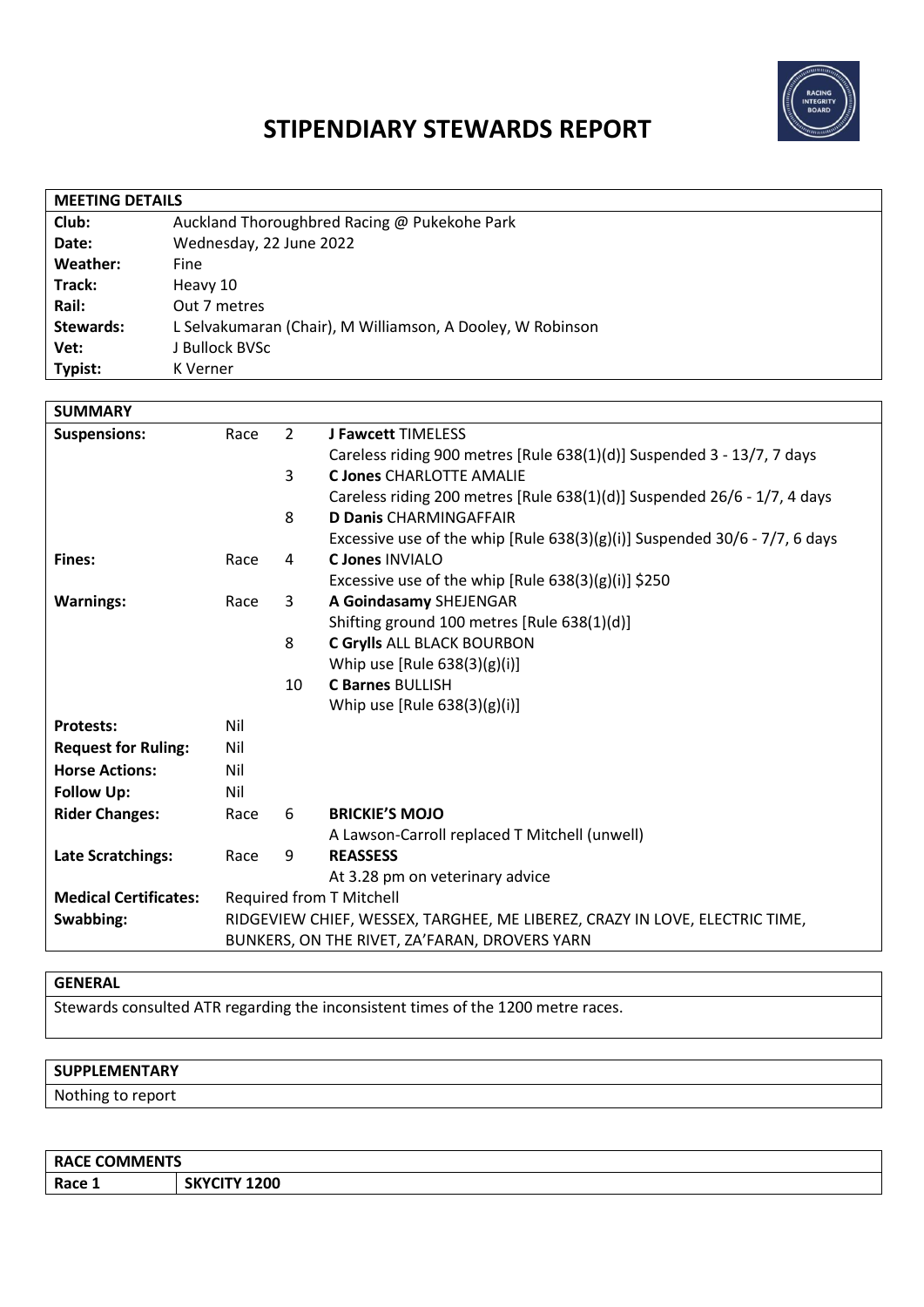**MRS BIG** (C Dell) - Slow to begin (4L).

**GNASHER** (A Lawson-Carroll) - Began awkwardly. Raced wide without cover throughout.

**THE BOOGEYMAN** (J Chung) - Slow to begin. Raced wide in the early stages before improving to race outside the leader near the 700 metres. Lay out rounding the final turn. Bumped near the 300 metres when RIDGEVIEW CHIEF lay in under pressure.

**SMOLDERING YACHT** (C Jones) – Jumped inwards leaving the barrier making contact with RIDGEVIEW CHIEF.

**RIDGEVIEW CHIEF** (M Hashizume) – Contacted leaving the barriers. Lay in under pressure in the straight.

**Race 2 NZB INSURANCE PEARL SERIES RACE 1200**

**BELTHIL** (A Goindasamy) - Began awkwardly losing ground. Over-raced rounding the first turn having to be steadied.

**IMARICHGIRL** (L Allpress) - Restrained from its outside barrier in the early stages to obtain cover.

**BEYOND SKIES** (C Grylls) - Crowded leaving the barrier. Crowded approaching the 900 metres.

**WINEXPRESS** (Y Kumagai) - Began awkwardly then steadied shortly after. Crowded clipping a heel and blundering approaching the 900 metres.

**YOU KNOW** (M McNab) - Jumped outwards leaving the barriers making contact with WESSEX.

**WESSEX** (K Hannan) – Contacted at the start.

**DECORATE** (M Hashizume) – Lay inwards shortly after the start having to be corrected by its rider.

**MINI MOET** (J Kamaruddin) – Raced wide without cover.

**J Fawcett** (TIMELESS) - Admitted a charge of careless riding in that she permitted her mount to shift in approaching the 900 metres when not sufficiently clear of BEYOND SKIES which was forced in crowding WINEXPRESS which clipped heels and blundered. After considering submissions the Adjudicator suspended J Fawcett's licence to ride in races from the conclusion of racing on Saturday 2 July up to and including racing on Wednesday 13 July, 7 national riding days.

#### **Race 3 DUNSTAN FEEDS MAIDEN 1200**

**THE CHROME NUN** (M Hashizume) - Began awkwardly losing ground.

**SAVANNAH ROSE** (J Fawcett) - Began awkwardly losing ground.

**SHEJENGAR** (A Goindasamy) – Raced keenly in the early stages having to be restrained off heels entering the first turn. Shifted in when the rider dropped his left rein approaching the 100 metres.

**SARUN** (J Chung) - Crowded for a distance and steadied approaching the 200 metres when CHARLOTTE AMALIE shifted in for clear running.

**WILLIAM** (C Barnes) - Raced in restricted room to the inside of SHEJENGAR which shifted in when the rider dropped his left rein approaching the 100 metres with WILLIAM then reacting poorly, shifting out across the heels of SHEJENGAR, losing ground.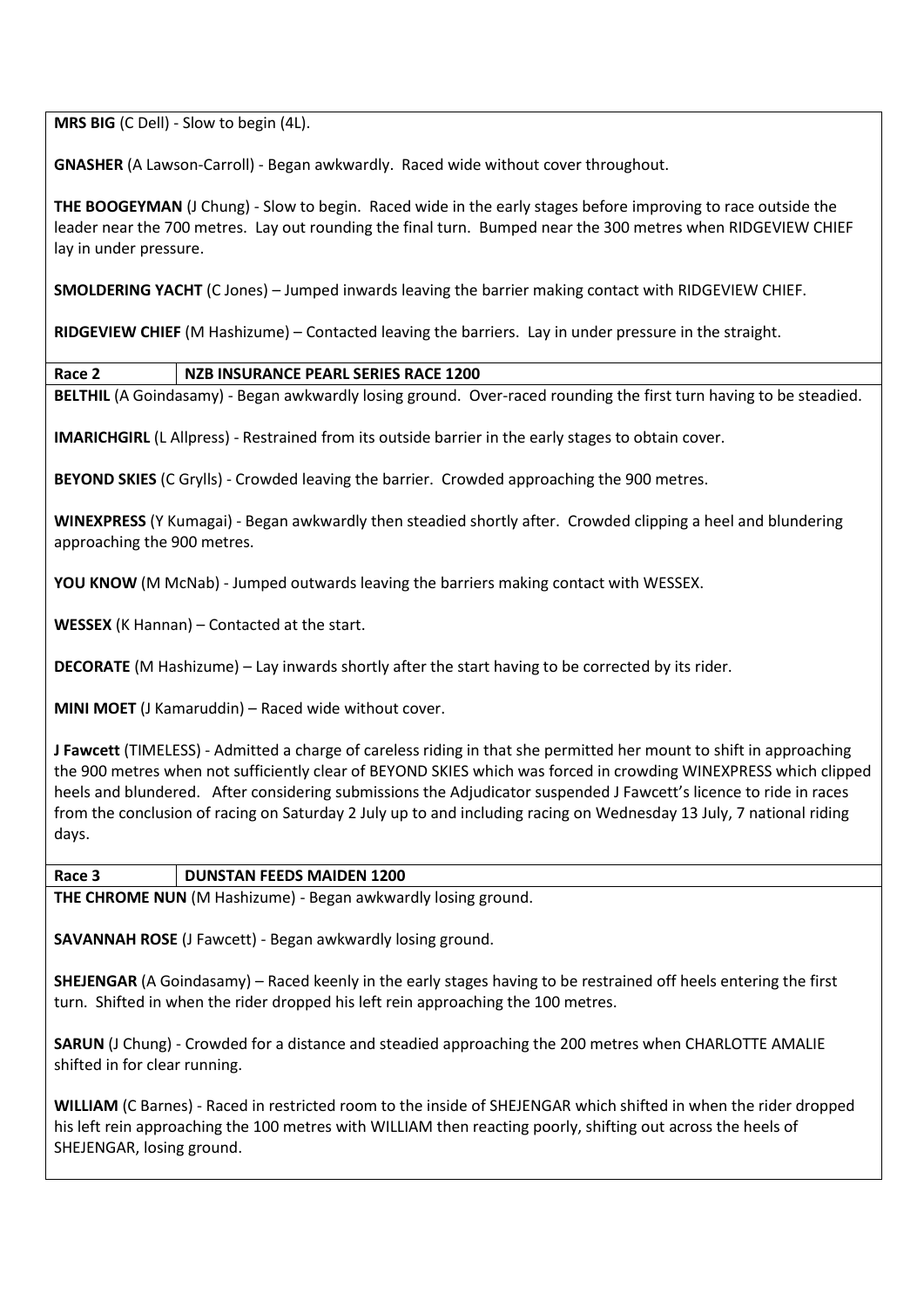**A Goindasamy** (SHEJENGAR) – Issued with a warning after allowing SHEJENGAR to shift in passing the 100 metres placing WILLIAM in restricted room, which then reacted poorly losing ground. When assessing the incident Stewards took into account that rider A Goindasamy had temporarily lost control of the left rein.

**C Jones** (CHARLOTTE AMALIE) - Admitted a charge of careless riding in that he allowed his mount to shift in approaching the 200 metres when attempting a run and crowding SARUN which was crowded and hampered. After considering submissions the Adjudicator suspended C Jones' licence to ride in races from the conclusion of racing on Saturday 25 June up to and including racing on Friday 1 July, 4 national riding days.

## **Race 4 BETAVET MAIDEN 1400**

**VADIABEEL** (L Allpress) – Restrained in the early stages to obtain cover from a wide barrier.

**TIGHTEN ME UP** (C Grylls) - Raced in restricted room shortly after the start having to be steadied.

**DIVINE FORCE** (S Weatherley) – Raced keenly in the early stages.

**INVIALO** (C Jones) - Improved onto heels approaching the 800 metres having to be steadied.

**C Jones** (INVIALO) - Admitted a charge in that he struck his mount six times prior to the 100 metre mark with the Adjudicative Committee imposing a fine of \$250.

# **Race 5 HAUNUI FARM MAIDEN 1400**

**GLASS MOUNTAIN** (A Lawson-Carroll) - Slow to begin.

**POGGIO** (J Fawcett) - Slow to begin.

**OUR BIG BOY** (J Kamaruddin) - Began awkwardly. Raced keenly through the middle stages.

**CON ARTIST** (S Spratt) - Contacted at the start. Raced keenly in the early stages.

**LAST CARD BETTY** (J Chung) - Began awkwardly.

**CAPTAIN OUMUAMUA** (R Elliot) - Made contact with the running rail going off stride near the 800 metres.

**CRAZY IN LOVE** (D Danis) – Lay out under pressure in the straight.

#### **Race 6 NZB INSURANCE PEARL SERIES MAIDEN RACE 1600**

**KATE VELOUR** (K Hannan) - Slow to begin. Held up in the early part of the home straight. When questioned regarding the performance the rider advised that the mare had been disadvantaged after beginning poorly and being held up early in the final straight.

**BRICKIE'S MOJO** (A Lawson-Carroll) - Began awkwardly losing ground. Improved onto heels passing the 200 metres when ROESELARE lay out.

**SANTENAY** (C Grylls) – Began awkwardly then crowded shortly after the start.

**ELECTRIC TIME** (R Beemud) – Jumped outwards at the start crowding SANTENAY. When questioned into the improved performance Trainer D Greene advised that the heavy track conditions and the added distance may have been beneficial for the filly today.

**DAYDREAM BELIEVER** (D Danis) - Slow to begin. Made the final bend awkwardly when hanging.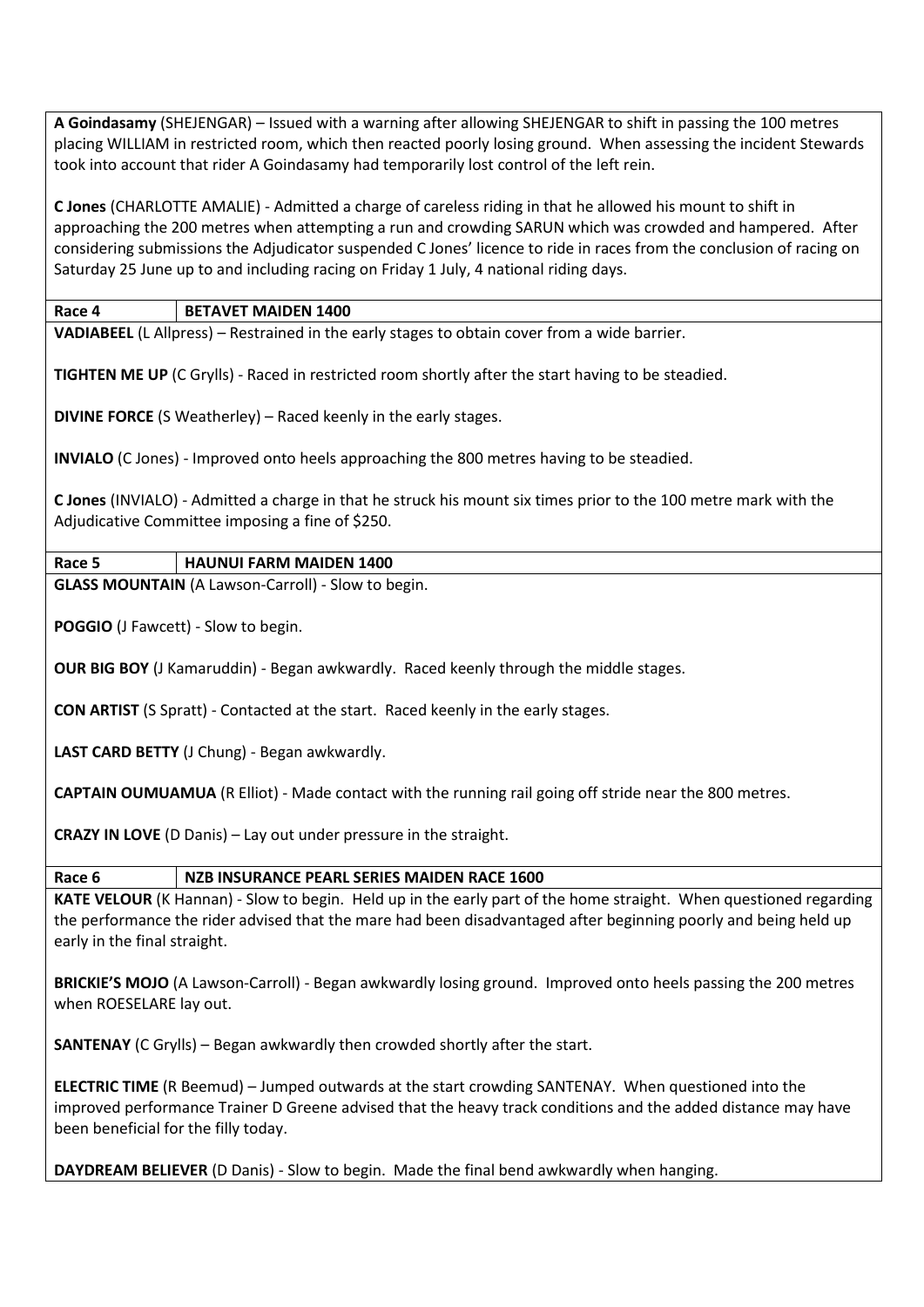**THE SPRINKLER** (C Dell) - Steadied to avoid the heels of MYTURN which was steadying when shifting in approaching the 1300 metres. B Grylls was advised to exercise care in a similar circumstance.

**ROESELARE** (S Weatherley) – Lay out under pressure in the straight.

# **Race 7 BARFOOT & THOMPSON 1600**

**CALL ME FLINT** (S Spratt) - Reared as the start was affected losing ground.

**BUNKERS** (A Lawson-Carroll) - Slow to begin. Raced keenly in the middle stages. Had difficulty obtaining clear running near the 200 metres.

**SECRET KEY** (M Sanson) – Raced keenly in the early stages before improving to race outside the leader near the 1000 metres. Contacted near the 200 metres becoming briefly unbalanced.

**CANNSEA CLEARLY** (T Newman) - Had to be steadied when awkwardly placed on heels passing the 1000 metres and then continued to do so for a distance.

**AURORA DOLCE** (M Hashizume) – Lay out under pressure in the straight.

**BAHIA EMERALD** (J Kamaruddin) - Steadied away from heels near the 900 metres.

**Race 8 STELLA ARTOIS 1600**

**MAGDALA** (C Jones) - Slow to begin. Performed below market expectations. When questioned regarding the performance the rider advised that the mare did not handle today's track conditions which he described as holding and may prefer loose conditions.

**RENEGADE FIGHTER** (C Dell) - Slow to begin.

**C Grylls** (ALL BLACK BOURBON) - Issued with a warning after he struck his mount six times prior to the 100 metre mark with Stewards taking into account his clear recent record with regard to any breach of a whip rule.

**D Danis** (CHARMINGAFFAIR) - Admitted a charge in that he struck his mount eight times prior to the 100 metre mark. After considering submissions the Adjudicator suspended D Danis' licence to ride in races from the conclusion of racing on Wednesday 29 June up to and including racing on Thursday 7 July, 6 national riding days.

#### **Race 9 MOUNT SHOP MAIDEN 1600**

**REASSESS** (B Rogerson) - Late scratched at 3.28 pm on veterinary advice after taking charge of its rider during the preliminary.

**THE FINNSTER** (M Cameron) - Began awkwardly. Raced keenly in the early stages getting its head up on several occasions.

**DREAM FORCE** (S Weatherley) - Slow to begin.

**LIKE IT SWEET** (C Lindsay) - Lay out passing the 600 metres. Performed below market expectations. When questioned regarding the performance the rider could offer no tangible explanation. Underwent a post-race veterinary inspection which did not reveal any abnormality.

**DAADS EXPRESS** (C Dell) - Raced keenly in the early stages.